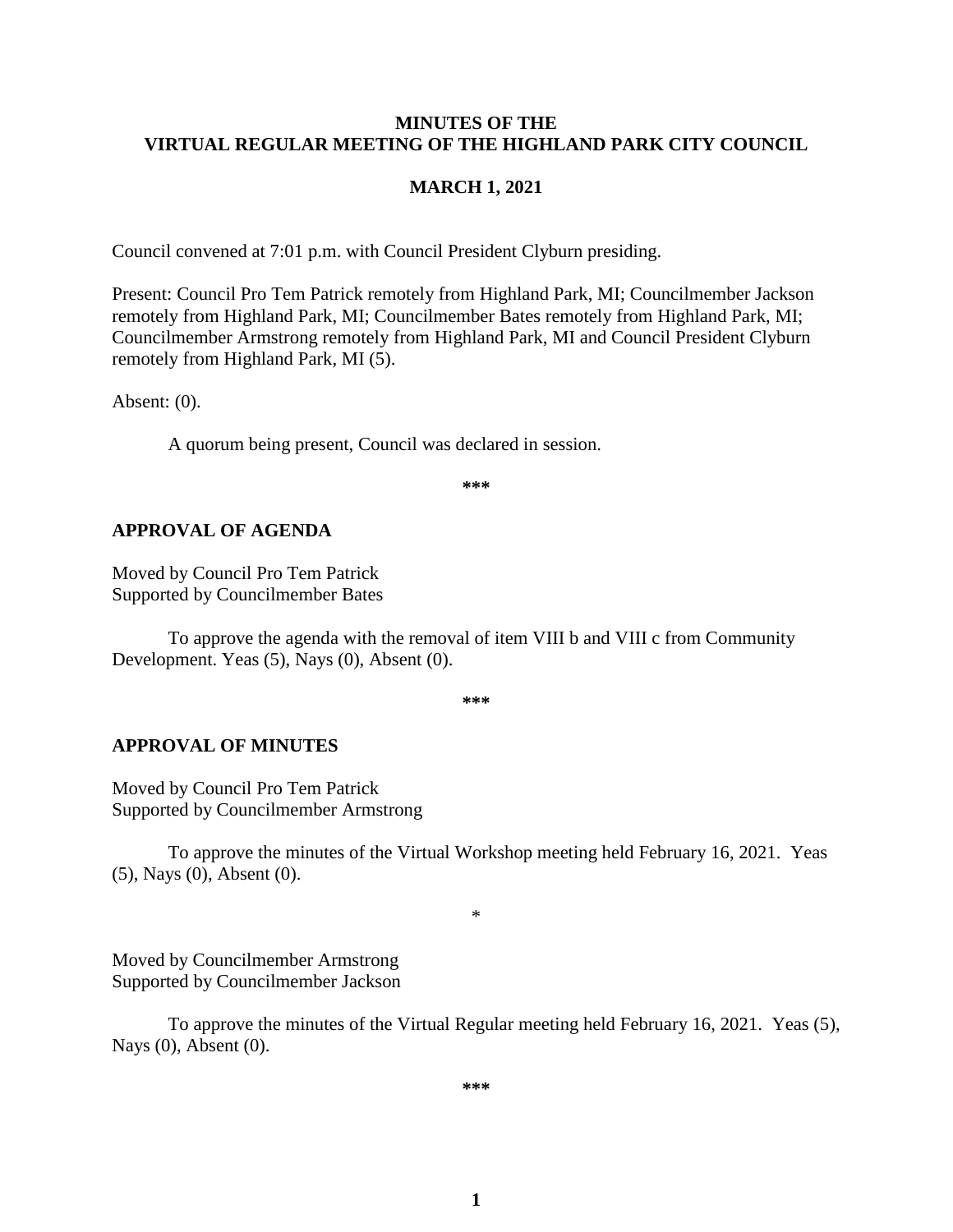## **TABLED ITEM 03-01-21 V**

The following item was tabled from February 16, 2021

## **AN ORDINANCE TO AMEND THE HIGHLAND PARK ADMINISTRATION CODE, PART TWO, BY ADDING TO CHAPTER 230 POLICE DEPARTMENT**

Moved by Council Pro Tem Patrick Supported by Councilmember Bates

To bring back the above item (5), Nays (0), Absent (0).

Moved by Council Pro Tem Patrick Supported by Councilmember Bates

To remove the above item. Yeas (5), Nays (0), Absent (0).

**\*\*\***

## **VETO 03-01-21 VI**

The following communication was received from Mayor Yopp

Pursuant to Section 6-3 of the City Charter, this letter is being submitted to veto and therefore suspend the operation of the resolution passed on February 16, 2021, regarding an alleged violation of Ordinance 232.04 - Monthly Reports Required. Specifically, Council referenced the reports of the Fire Chief concerning the management and work of the Fire Department underOrdinance 354 of the Administrative Code. My reasons for vetoing this resolution are as follows:

- **1.** The reports are already generated by the Fire Department on a monthly basis.
- **2.** There was no intent to withhold the reports from City Council. The Fire Chiefs were unaware of this rarely requested obligation.
- **3.** There was an apparent oversight in responding to the request for the reports.
- **4.** There was other information contained within the referenced emails.
- **5.** Due to Covid-19, there has been a delay circulating some documents.
- **6.** The Administration, not the City Attorney, distributes departmental reports.
- **7.** The Fire Department has already forwarded the reports to City Council.

In light of the above factors, I implore Council to reconsider its position of opening a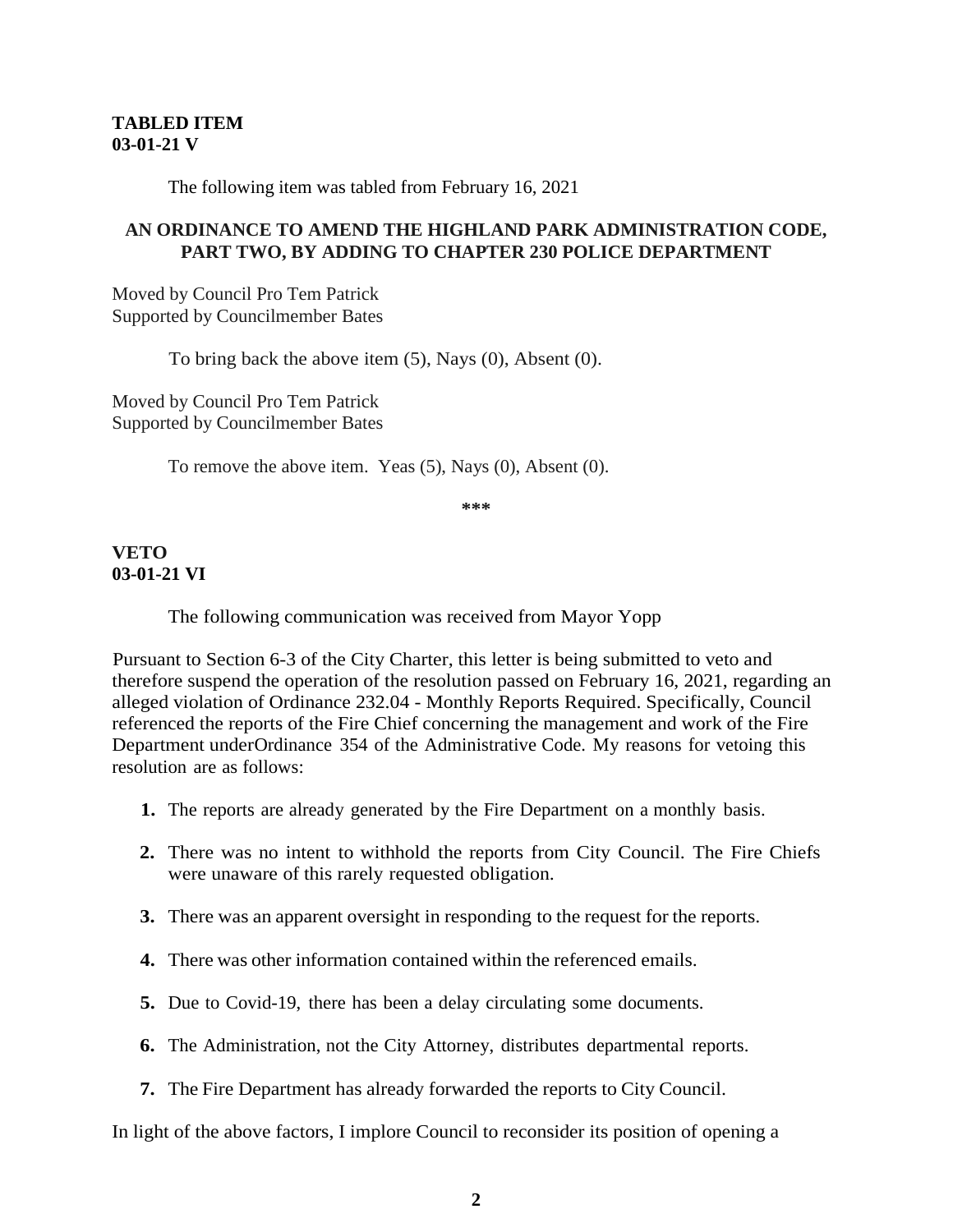dangerous door to correct minor oversights. As Mayor, former Councilman, and a former police officer, I have the utmost respect for the City Charter, ordinances codified in our Administrative Code, as well as state and federal laws. There was no malicious, deliberate, or intentional conduct, but merely an oversight, which has now been addressed. I commend our Police and Fire Departments for their work and management in the midst of a pandemic.

Moved by Council Pro Tem Patrick Supported by Councilmember Bates

To remove the above item. Yeas (4) Clyburn, Patrick, Bates and Armstrong, Nays (1) Jackson, Absent (0).

**\*\*\***

## **CITY COUNCIL 03-01-21 VII**

The following resolution was submitted for approval.

## **HIGHLAND PARK CITY COUNCIL RESOLUTION MANDATING THE REVIEW AND RE-CODIFICATION OF MUNICIPAL ORDINANCES IN THE CITY OF HIGHLAND PARK AS PROVIDED FOR BY THE HIGHLAND PARKCITY CHARTER**

Moved by Council Pro Tem Patrick Supported by Councilmember Armstrong

**WHEREAS,** the Highland Park City Council under Section 6-8 Codification of City Ordinances of the Highland Park City Charter requires the City Council (the legislative body in the City of Highland Park) to continue and maintain the codification of City Ordinances, **and**

**WHEREAS,** Municode is the is keeper and codifier of our municipal ordinances working with the Highland Park City Council and the Highland Park City Clerk's office, **and**

**WHEREAS,** the Highland Park City Council will execute a review and re-codification of existing ordinances in the City of Highland Park, **and**

**WHEREAS,** Municode has provided the City of Highland Park with an invoice including, scope of services and the required deposit amount of \$6,990.00 to commence the ordinance review and re-codification process, **NOW**,

**THEREFORE, BE IT RESOLVED,** that the Highland Park City Council executes the payment of the deposit amount requested by Municode (\$6,990.00) to begin the process of review and recodification of our municipal ordinances in the City of Highland Park continuing the much needed progress put forth by this Highland Park City Council. Yeas (5), Nays (0), Absent (0).

\*\*\*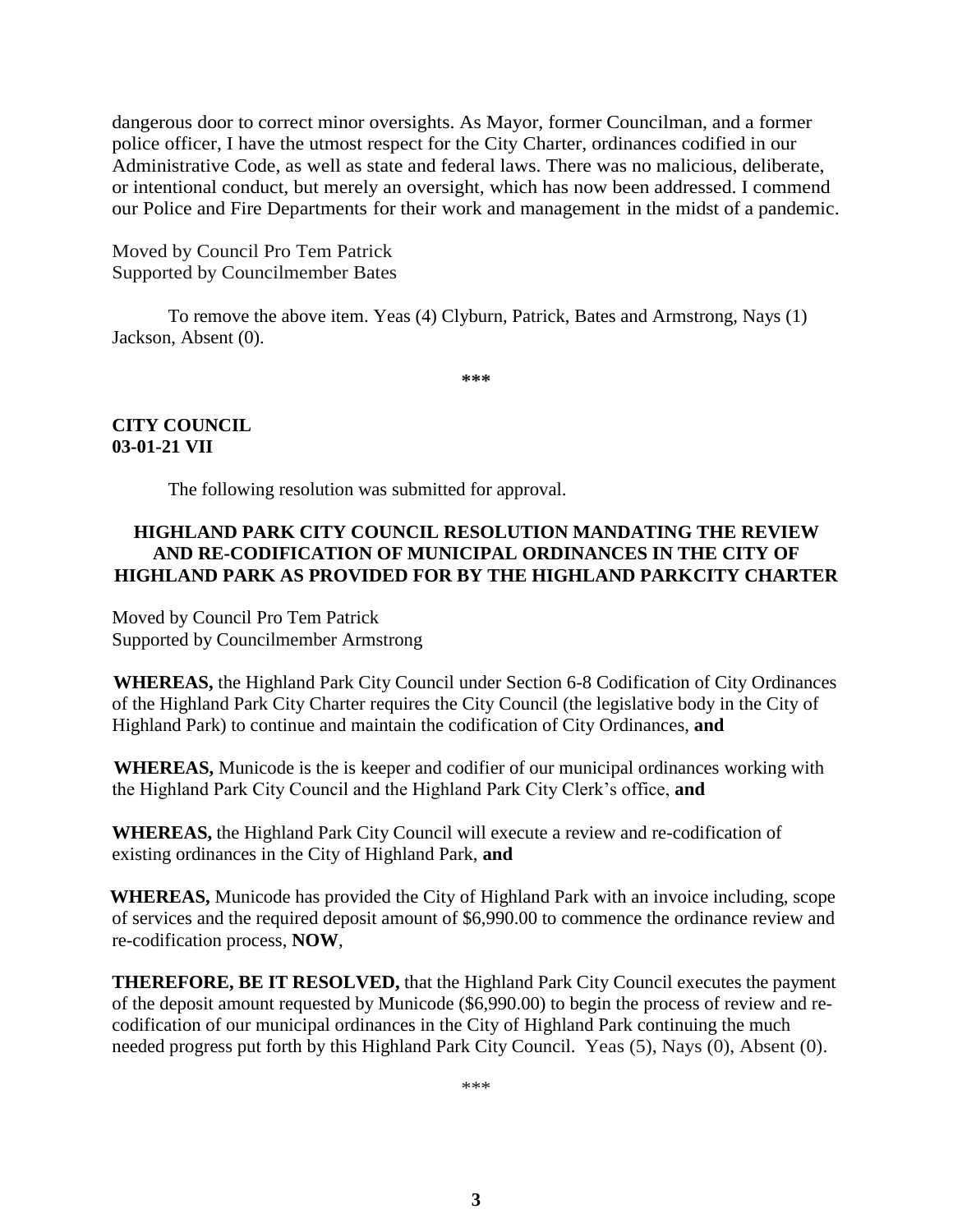## **COMMUNITY DEVELOPMENT 03-01-21 VIII**

The following resolution was submitted for approval.

# **RESOLUTION TO SUBMIT APPLICATION FOR ROUND 6 OF THE NEIGHBORHOOD ENHANCEMENT PROGRAM (NEP) GRANT**

Moved by Councilmember Bates Supported by Council Pro Tem Patrick

**WHEREAS,** MSHDA announced Round 6 of the Neighborhood Enhancement Program (NEP) that will provide up to Two Million Dollars in MSHDA funding statewide for activities directly tied to stabilization and enhancement of Michigan's rural communities and urban neighborhoods; and

**WHEREAS,** the program's intent is to fund tangible housing-oriented activities that are: implementation ready; highly visible; impactful to the area and residents' quality of life; where there is buy-in and demonstrated support within the area, and where people are engaged and facilitating change; and

**WHEREAS,** cities may request up to \$75,000 with at least 50% going towards exterior renovations ina selected neighborhood; and

**WHEREAS,** the City desires to apply for funding in line with its goal to create a livable and sustainable community by providing a high quality of life for all citizens, while retaining the City's historic character and creating opportunities for new investment.

**NOW, THEREFORE, BE IT RESOLVED,** that the City approves applying for Round Six of the Neighborhood Enhancement Program (NEP). Yeas (5), Nays (0), Absent (0).

**\*\*\***

# **COUNCIL AFFAIRS**

The following resolution was submitted for approval.

# **RESOLUTION TO COMMEMORATE 40 YEARS OF SERVICE BY THE MEMBERS OF THE KAPPA RHO ZETA CHAPTER OF ZETA PHI BETA SORORITY, INC.**

Moved by Councilmember Jackson Supported by Councilmember Armstrong

**WHEREAS**, the residents of the City of Highland Park thrives and benefits by the involvement ofcommunity service organizations because community service is essential to the well-being of communities like the City of Highland Park, **AND**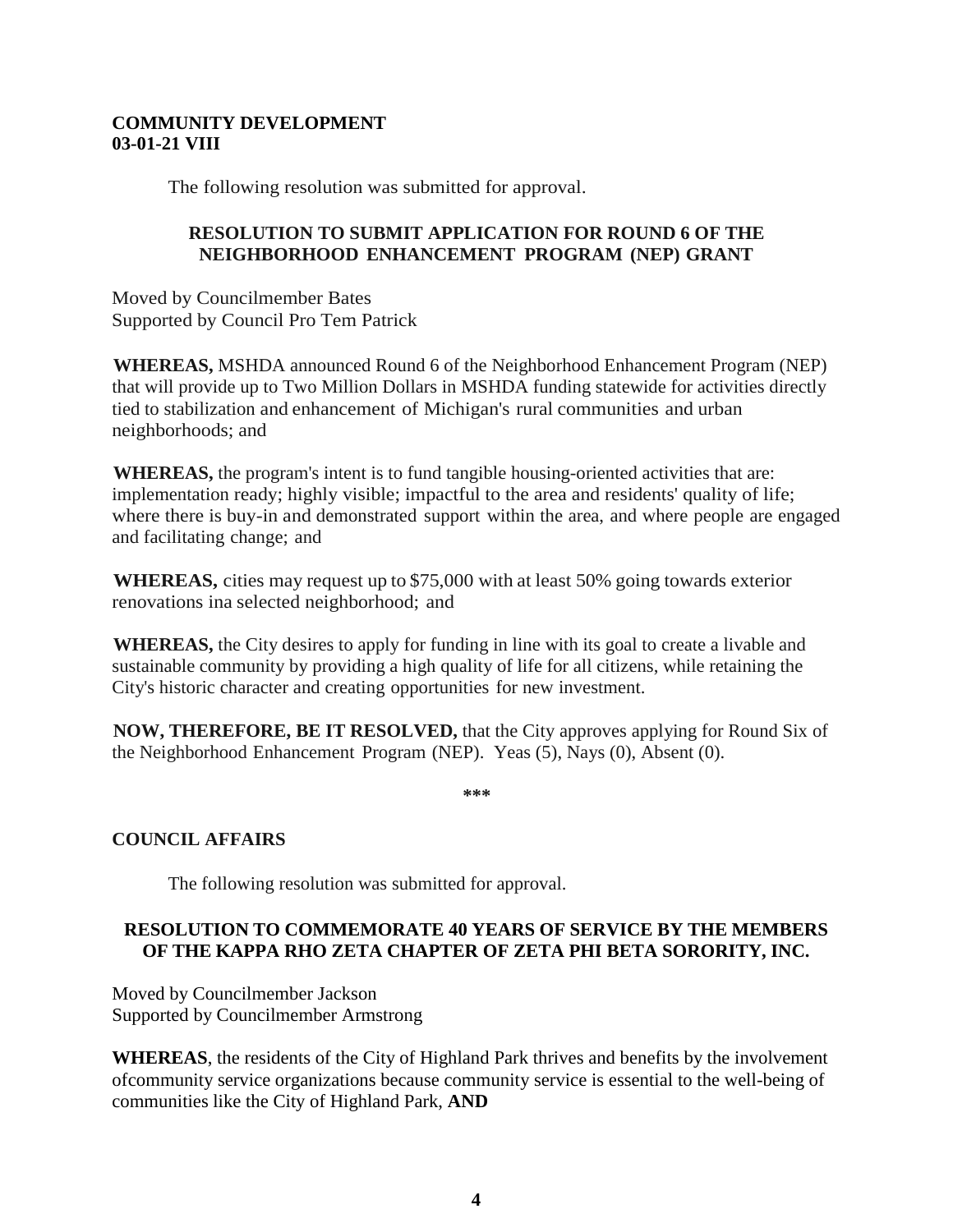**WHEREAS**, the members of the Kappa Rho Zeta Chapter of Zeta Phi Beta Sorority, Inc., will be celebrating 40 years of serving the Metropolitan Detroit community on February 18, 2021, **AND**

**WHEREAS,** over the years Zeta Phi Beta Sorority, Inc. has directly served the Highland Park Lion'sClub, Park Geriatric Village, the Boys & Girls Club of Highland Park, Detroit Rescue Mission Ministries in Highland Park, the annual holiday celebration for the seniors of Highland Park, Villaat the Park, the graduating high school students of 2020 residing in Highland Park, and George Washington Carver Academy, **AND**

**WHEREAS** the mission has always been to support and serve the community with zealous efforts, **NOW**

**THEREFORE, BE IT RESOLVED,** that the Highland Park City Council does herby recognize and applaud the service and support that the Kappa Rho Zeta Chapter of Zeta Phi Beta Sorority, Inc. has bestowed to the City of Highland Park and would like to commemorate this achievement asthey celebrate 40 years of community service. Yeas (5), Nays (0), Absent (0).

**\*\*\***

# **ADJOURNMENT**

Moved by Council Pro Tem Patrick Supported by Councilmember Jackson

To adjourn the meeting, motion carried, meeting adjourned at 7:50 p.m.